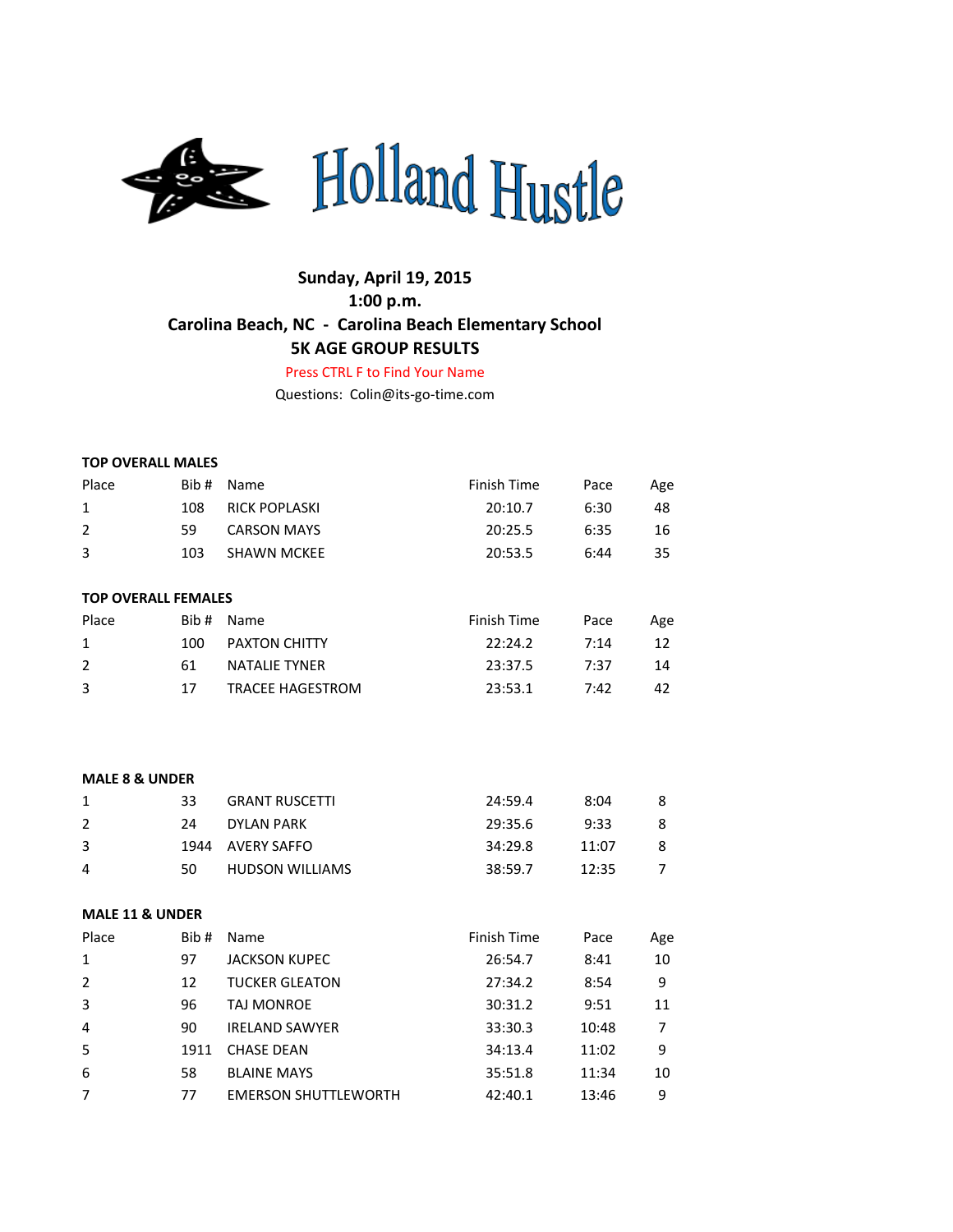| <b>MALE 12 - 14</b> |                |                             |             |       |     |
|---------------------|----------------|-----------------------------|-------------|-------|-----|
| Place               | Bib#           | Name                        | Finish Time | Pace  | Age |
| $\mathbf{1}$        | 36             | NICOLAS RUSCETTI            | 21:21.1     | 6:53  | 13  |
| $\overline{2}$      | 69             | <b>TAFARI CROOM</b>         | 23:58.5     | 7:44  | 12  |
| 3                   | 82             | <b>CHRISTOPHER FLEMING</b>  | 24:44.2     | 7:59  | 14  |
| 4                   | 16             | <b>SAM HAGESTROM</b>        | 26:04.4     | 8:25  | 14  |
| 5                   | 65             | <b>JAKE WILCOX</b>          | 29:56.3     | 9:39  | 13  |
| 6                   | 78             | <b>GARRETT SHUTTLEWORTH</b> | 30:31.5     | 9:51  | 12  |
| 7                   | 79             | <b>MATTHEW SHUTTLEWORTH</b> | 30:48.4     | 9:56  | 13  |
| <b>MALE 15 - 19</b> |                |                             |             |       |     |
| Place               | Bib#           | Name                        | Finish Time | Pace  | Age |
| 1                   | 75             | <b>EASON SAFFO</b>          | 24:08.5     | 7:47  | 16  |
| <b>MALE 20 - 29</b> |                |                             |             |       |     |
| Place               | Bib#           | Name                        | Finish Time | Pace  | Age |
| 1                   | 18             | <b>BRENT HALL</b>           | 22:58.1     | 7:25  | 28  |
| <b>MALE 30 - 39</b> |                |                             |             |       |     |
| Place               | Bib#           | Name                        | Finish Time | Pace  | Age |
| 1                   | 44             | <b>DAVID STREB</b>          | 21:04.6     | 6:48  | 37  |
| $\overline{2}$      | 67             | LAWRENCE WILLIAMS           | 25:11.4     | 8:07  | 35  |
| 3                   | $\overline{2}$ | <b>DAVID BEST</b>           | 38:24.8     | 12:23 | 32  |
| <b>MALE 40 - 49</b> |                |                             |             |       |     |
| Place               | Bib#           | Name                        | Finish Time | Pace  | Age |
| 1                   | 13             | <b>DUKE HAGESTROM</b>       | 21:16.0     | 6:52  | 42  |
| 2                   | 34             | <b>HOWARD RUSCETTI</b>      | 21:56.9     | 7:05  | 41  |
| 3                   | 98             | <b>SCOTT KUPEC</b>          | 25:17.6     | 8:09  | 42  |
| 4                   | 6              | <b>JIM BOOS</b>             | 27:45.7     | 8:57  | 41  |
| 5                   | 41             | LOU SAWYER                  | 29:14.2     | 9:26  | 48  |
| 6                   | 47             | <b>GARY TOPPIN</b>          | 30:09.7     | 9:44  | 43  |
| $\overline{7}$      | 101            | <b>ALAN SANDRIN</b>         | 32:21.8     | 10:26 | 41  |
| <b>MALE 50 - 59</b> |                |                             |             |       |     |
| Place               | Bib#           | Name                        | Finish Time | Pace  | Age |
| $\mathbf{1}$        | 76             | STEVE SHUTTLEWORTH          | 30:31.5     | 9:51  | 54  |
| $\overline{2}$      | 88             | <b>BILL JOHNSON</b>         | 32:27.6     | 10:28 | 51  |
| 3                   | 63             | <b>BOB WILCOX</b>           | 34:04.8     | 10:59 | 50  |
| 4                   | 22             | <b>DALE HORNER</b>          | 40:21.8     | 13:01 | 54  |
| <b>MALE 60+</b>     |                |                             |             |       |     |
| Place               | Bib#           | Name                        | Finish Time | Pace  | Age |
| $\mathbf{1}$        | 89             | <b>KENNETH GRAY</b>         | 40:58.6     | 13:13 | 66  |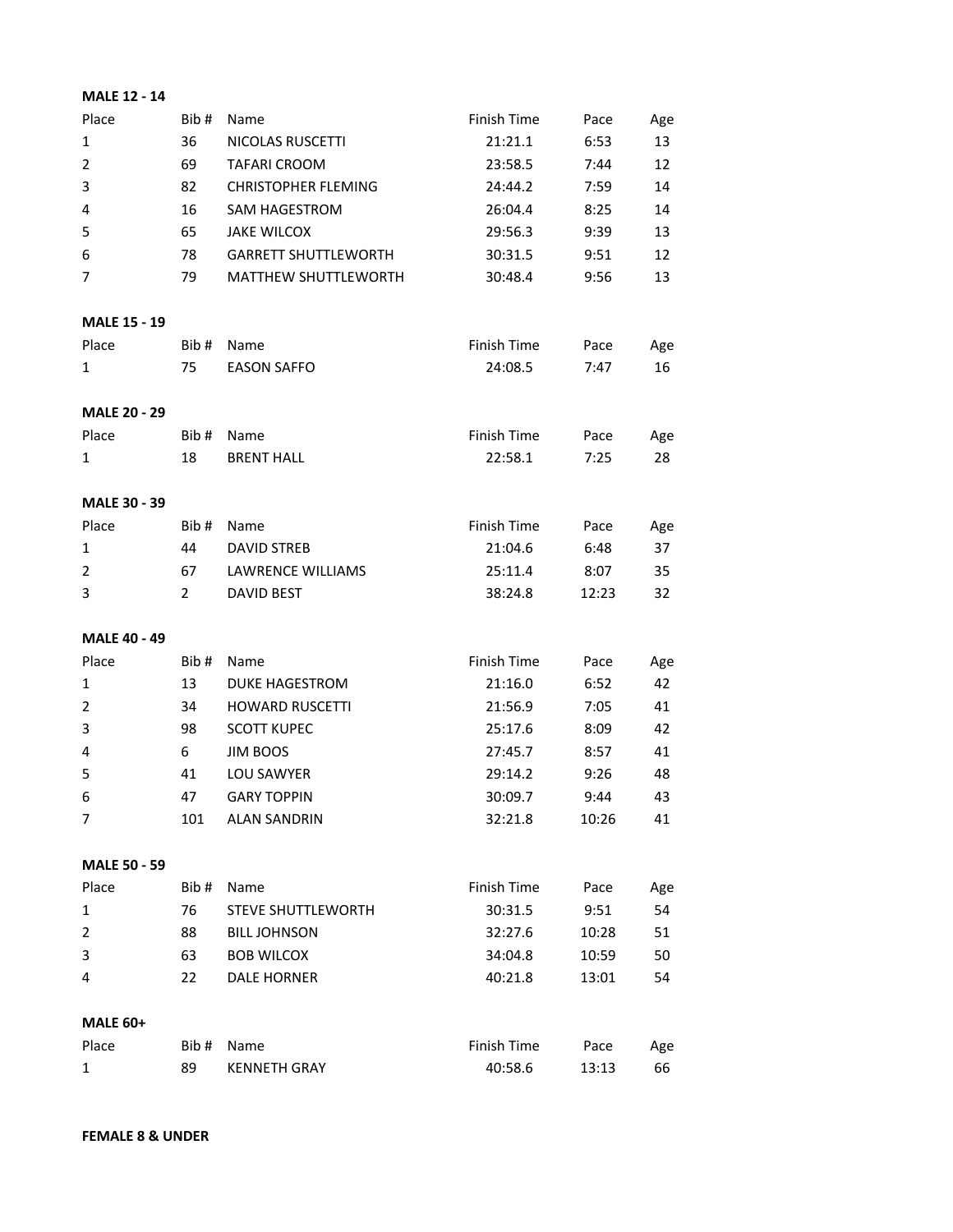| 1 |     | ALAINA BOOS         | 27:23.2 | 8:50  | 8 |
|---|-----|---------------------|---------|-------|---|
| 2 | 104 | <b>HOLLY MCKEE</b>  | 28:29.7 | 9:11  | 8 |
| 3 | 71  | KAITLYN VANSCOY     | 29:49.3 | 9:37  |   |
| 4 | 38  | <b>ASPEN SAWYER</b> | 30:05.8 | 9:42  | 8 |
| 5 | 29  | <b>TAYLOR PLATZ</b> | 38:52.2 | 12:32 |   |
|   |     |                     |         |       |   |

# **FEMALE 11 & UNDER**

| Place          | Bib# | Name                      | Finish Time | Pace  | Age |
|----------------|------|---------------------------|-------------|-------|-----|
| $\mathbf{1}$   | 25   | ALYSSA PARKER             | 25:10.6     | 8:07  | 11  |
| $\overline{2}$ | 110  | <b>ALLISON PHILLIPS</b>   | 25:51.9     | 8:20  | 10  |
| 3              | 48   | <b>MARIS TOPPIN</b>       | 26:30.1     | 8:33  | 9   |
| 4              | 7    | <b>JULIA BOOS</b>         | 27:22.2     | 8:50  | 9   |
| 5              | 14   | <b>HANA HAGESTROM</b>     | 28:20.8     | 9:08  | 10  |
| 6              | 102  | <b>NOELLE DAVIES</b>      | 29:02.4     | 9:22  | 11  |
| $\overline{7}$ | 39   | ELLE SAWYER               | 29:12.9     | 9:25  | 9   |
| 8              | 74   | <b>ANNALISE SAFFO</b>     | 29:13.5     | 9:25  | 10  |
| 9              | 31   | <b>BROOKE PLETCHER</b>    | 29:36.4     | 9:33  | 9   |
| 10             | 46   | <b>AVA TOPPIN</b>         | 32:53.2     | 10:36 | 10  |
| 11             | 32   | <b>AUBRIANNA RUSCETTI</b> | 33:01.6     | 10:39 | 10  |
| 12             | 68   | <b>MALIA WOMBLE</b>       | 37:47.1     | 12:11 | 9   |
| 13             | 80   | <b>EMMA PAGE</b>          | 44:07.6     | 14:14 | 11  |

# **FEMALE 12 - 14**

| Place |    | Bib # Name     | Finish Time | Pace  | Age |
|-------|----|----------------|-------------|-------|-----|
|       | 60 | CHRISTINA MAYS | 32:53.1     | 10:36 |     |

#### **FEMALE 15 - 19**

| Place |    | Bib # Name  | Finish Time | Pace  | Age |
|-------|----|-------------|-------------|-------|-----|
| 1     | 95 | ELLIE KURTZ | 34:40.2     | 11:11 | 15  |
|       |    |             |             |       |     |

# **FEMALE 20 - 29**

| Place |    | Bib # Name     | Finish Time | Pace | Age |
|-------|----|----------------|-------------|------|-----|
|       |    | JESSICA BOYD   | 26:00.2     | 8:23 | -27 |
|       | 66 | BLAIR WILLIAMS | 28:02.0     | 9:03 | 29  |

# **FEMALE 30 - 39**

| Place          | Bib# | Name                   | Finish Time | Pace  | Age |
|----------------|------|------------------------|-------------|-------|-----|
| 1              | 45   | <b>KATE SULLIVAN</b>   | 25:21.6     | 8:11  | 37  |
| 2              | 62   | <b>SUSAN WESTBERRY</b> | 25:22.4     | 8:11  | 38  |
| 3              | 1973 | RAKIYA MONROE          | 25:46.7     | 8:19  | 35  |
| $\overline{4}$ | 53   | <b>APRIL ARGILLO</b>   | 30:04.0     | 9:42  | 38  |
| 5              | 83   | <b>SALLY DEO</b>       | 37:42.4     | 12:10 | 34  |
| 6              | 27   | <b>ANNA PLATZ</b>      | 38:53.0     | 12:33 | 36  |
| $\overline{7}$ | 51   | KATHRYN WILLIAMS       | 43:15.2     | 13:57 | 35  |
| 8              | 54   | STEPHANIE BAGENSTOSE   | 44:06.6     | 14:14 | 33  |
| 9              | 11   | <b>CORTNEY GLEATON</b> | 45:04.3     | 14:32 | 32  |
| 10             | 4    | <b>LEXIE BEST</b>      | 56:36.0     | 18:15 | 32  |